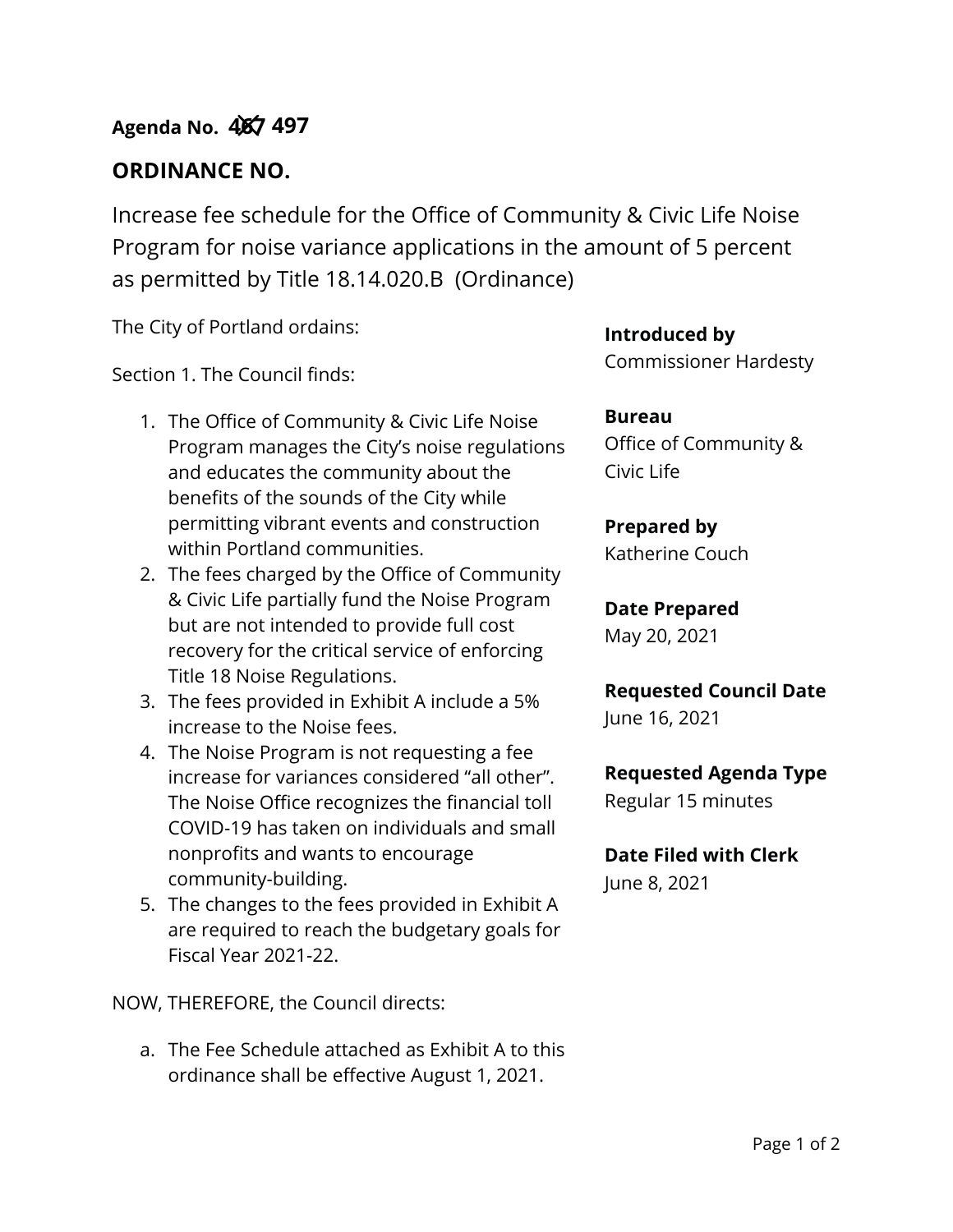b. Exhibit A to this ordinance is adopted as binding City policy.

Passed by Council:

## **MARY HULL CABALLERO**

Auditor of the City of Portland

Action Taken: June 16, 2021 Passed to Second Reading June 23, 2021 9:30 am By

Deputy

| Commissioners voted as follows (Yea or Nay) |  |
|---------------------------------------------|--|
|---------------------------------------------|--|

Rubio -

Ryan -

Hardesty -

Mapps -

Wheeler -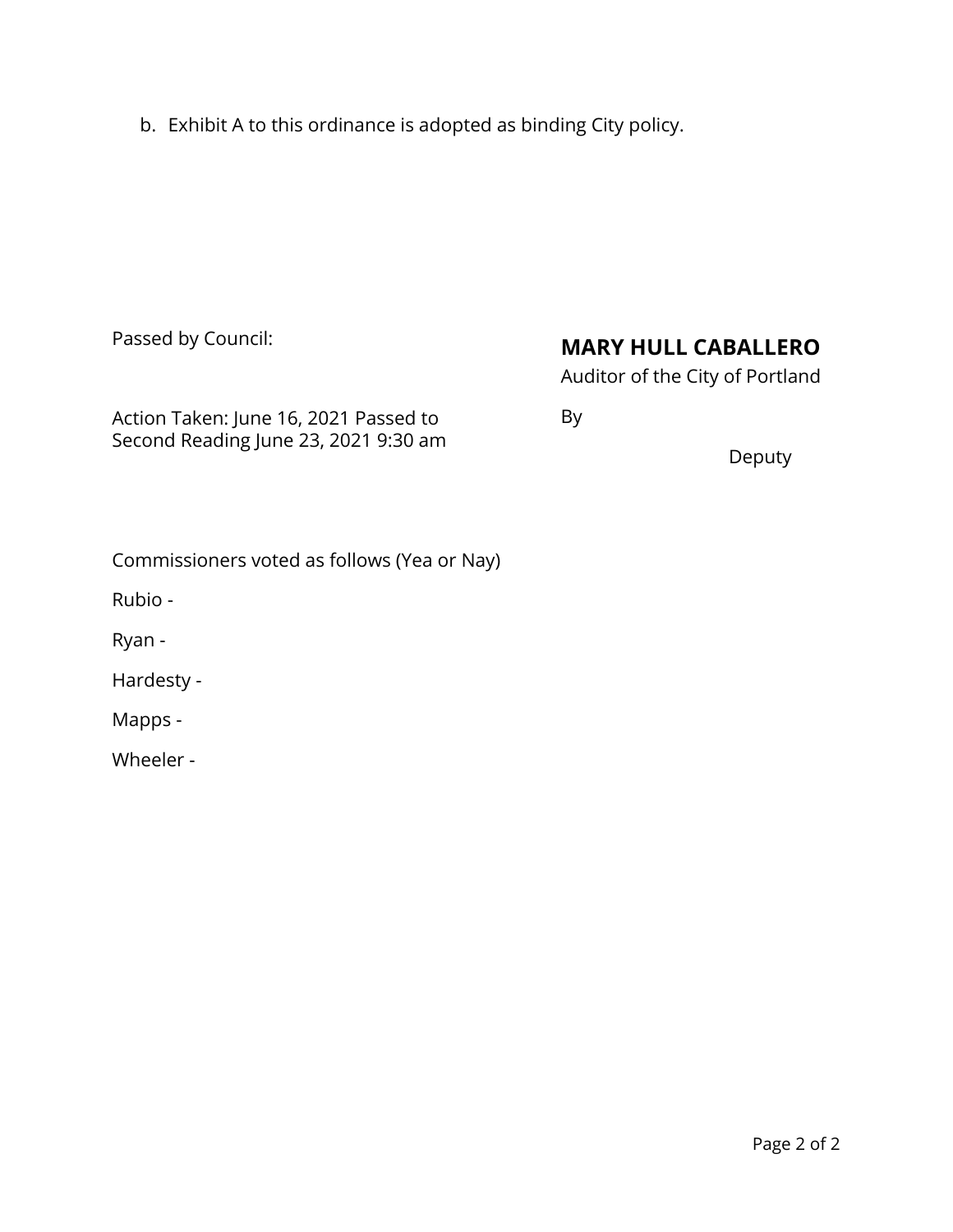| <b>EXHIBIT A</b>                                                                                                                                          |                                                       |  |  |  |  |  |  |
|-----------------------------------------------------------------------------------------------------------------------------------------------------------|-------------------------------------------------------|--|--|--|--|--|--|
| <b>City of Portland</b><br><b>Office of Community &amp; Civic Life</b><br><b>Noise Variance and Other Fees Schedule</b><br>Effective Date: August 1, 2021 |                                                       |  |  |  |  |  |  |
|                                                                                                                                                           |                                                       |  |  |  |  |  |  |
| <b>High Noise Impact Events</b>                                                                                                                           | \$541                                                 |  |  |  |  |  |  |
| <b>Construction</b>                                                                                                                                       |                                                       |  |  |  |  |  |  |
| Two days in duration \$294<br>One week in duration \$751<br><b>Additional Weeks \$263</b><br>Maximum for 12 Months \$1,260                                |                                                       |  |  |  |  |  |  |
| Noise Review Board Variances & Motor Vehicle Racing                                                                                                       | First year \$3,885<br><b>Additional years \$1,260</b> |  |  |  |  |  |  |
| <b>All Other Applications</b>                                                                                                                             | \$116                                                 |  |  |  |  |  |  |
| ACCELERATED REVIEW FEES - Less than 10 business days prior to the date of the event*                                                                      |                                                       |  |  |  |  |  |  |
| <b>High Noise Impact Events</b>                                                                                                                           | \$1,076                                               |  |  |  |  |  |  |
| <b>Construction</b><br>Two days in duration \$310<br>One week in duration \$1,050<br>Additional weeks \$488<br>Maximum for 12 months \$2,520              |                                                       |  |  |  |  |  |  |
| <b>Noise Review Variances &amp; Motor Vehicle Racing</b>                                                                                                  | First Year \$7,770<br><b>Additional Years \$2,520</b> |  |  |  |  |  |  |
| <b>All Other Applications</b>                                                                                                                             | \$231                                                 |  |  |  |  |  |  |
| *Variance applications submitted less than four business days prior to the date of the noise variance                                                     |                                                       |  |  |  |  |  |  |
| event, shall be charged a review fee equal to one and a half times the accelerated review fees listed above.                                              |                                                       |  |  |  |  |  |  |
| <b>VARIANCE REVISION FEE</b>                                                                                                                              |                                                       |  |  |  |  |  |  |
|                                                                                                                                                           |                                                       |  |  |  |  |  |  |
| <b>Scope of Work Revision</b><br>All Other Applications                                                                                                   | \$63                                                  |  |  |  |  |  |  |
| <b>High Noise Impact Events</b>                                                                                                                           | \$116                                                 |  |  |  |  |  |  |
| <b>Construction, Motor Vehicle Racing</b>                                                                                                                 | \$252                                                 |  |  |  |  |  |  |
| <b>Noise Review Board Variances</b>                                                                                                                       | \$609                                                 |  |  |  |  |  |  |
|                                                                                                                                                           |                                                       |  |  |  |  |  |  |
| <b>Date Change Only</b><br>All Other Applications                                                                                                         | \$63                                                  |  |  |  |  |  |  |
| , High Noise Impact Events                                                                                                                                | \$116                                                 |  |  |  |  |  |  |
| <b>Construction, Motor Vehicle Racing</b>                                                                                                                 | \$252                                                 |  |  |  |  |  |  |
| <b>Noise Review Board Variances</b>                                                                                                                       | \$609                                                 |  |  |  |  |  |  |
| <b>APPEAL FEE</b>                                                                                                                                         |                                                       |  |  |  |  |  |  |
| <b>Administrative Review Fee for Citation Appeal</b>                                                                                                      | \$25                                                  |  |  |  |  |  |  |
| County Recording Fee Equal to Cost of Recording Charges                                                                                                   |                                                       |  |  |  |  |  |  |